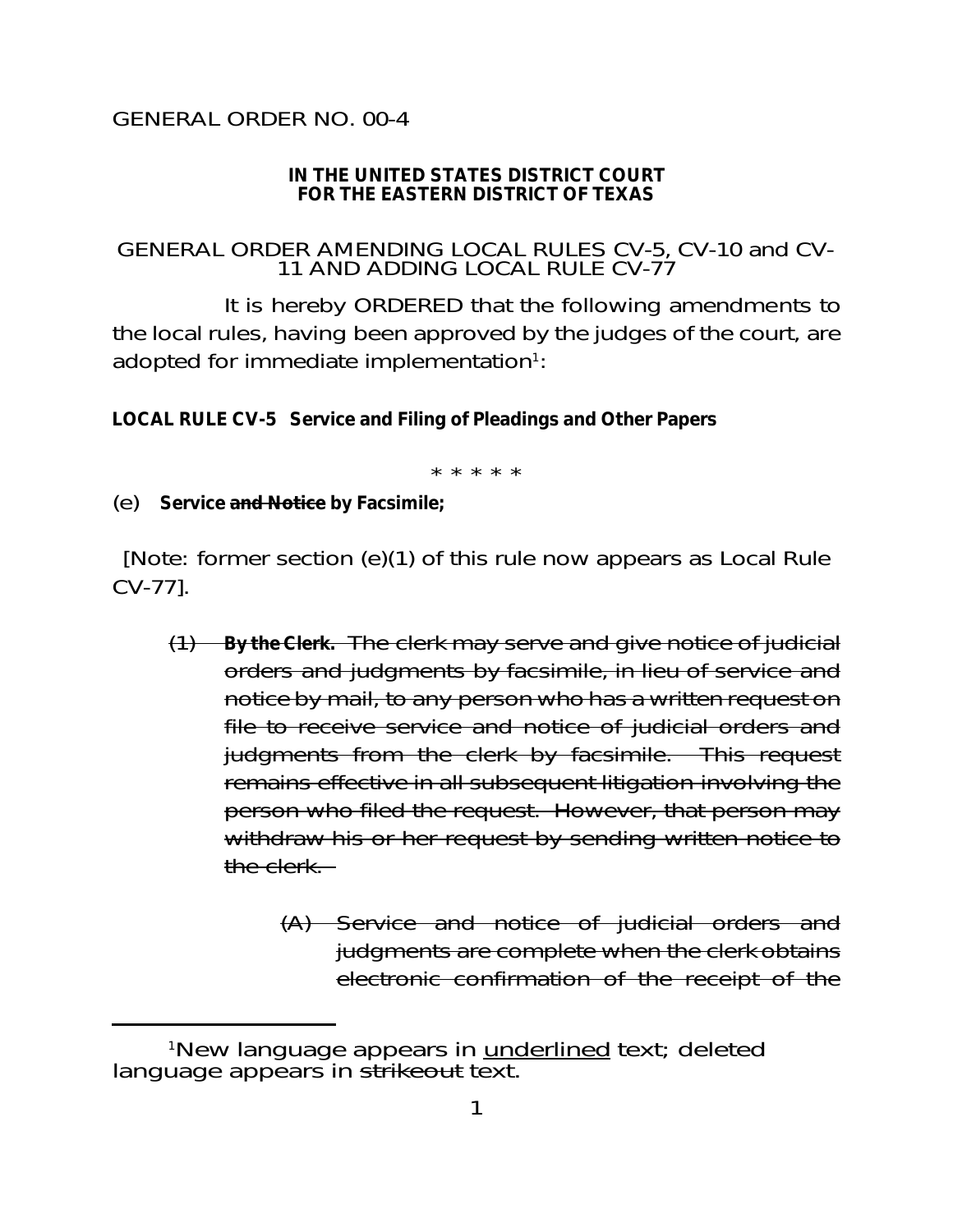transmission. Service by facsimile by the clerk that occurs after 5:00 p.m. on any business day is deemed effective as of the following business day.

(2) **ByCounselorParties.** Parties may serve copies of pleadings and other case related documents to other parties by facsimile in lieu of service and notice by mail. Such service is deemed complete as of the telephonic transfer to the recipient's facsimile machine or telecopier. Service by facsimile after 5:00 p.m. local time of the recipient shall be deemed served on the following day.

\* \* \* \* \*

**LOCAL RULE CV-10 Form of Pleadings**

\* \* \* \* \*

(c) **Corporate disclosure statement.** Any non-governmental corporate party to an action in this court shall file a "corporate disclosure statement" identifying all its parent corporations and listing any publicly held company that owns 10% or more of the party's stock. A party shall file the corporatedisclosure statement with its initial pleading filed in the court, and shall supplement the statement within a reasonable time of any change in the information.

\* \* \* \* \*

**LOCAL RULE CV-11 Signing of Pleadings, Motions and Other Papers**

\* \* \* \* \*

(c) **SigningthePleadings**. Every document filed must be signed by or by permission of, the attorney-in-charge. Requests for postponement of the trial shall be signed by the attorney of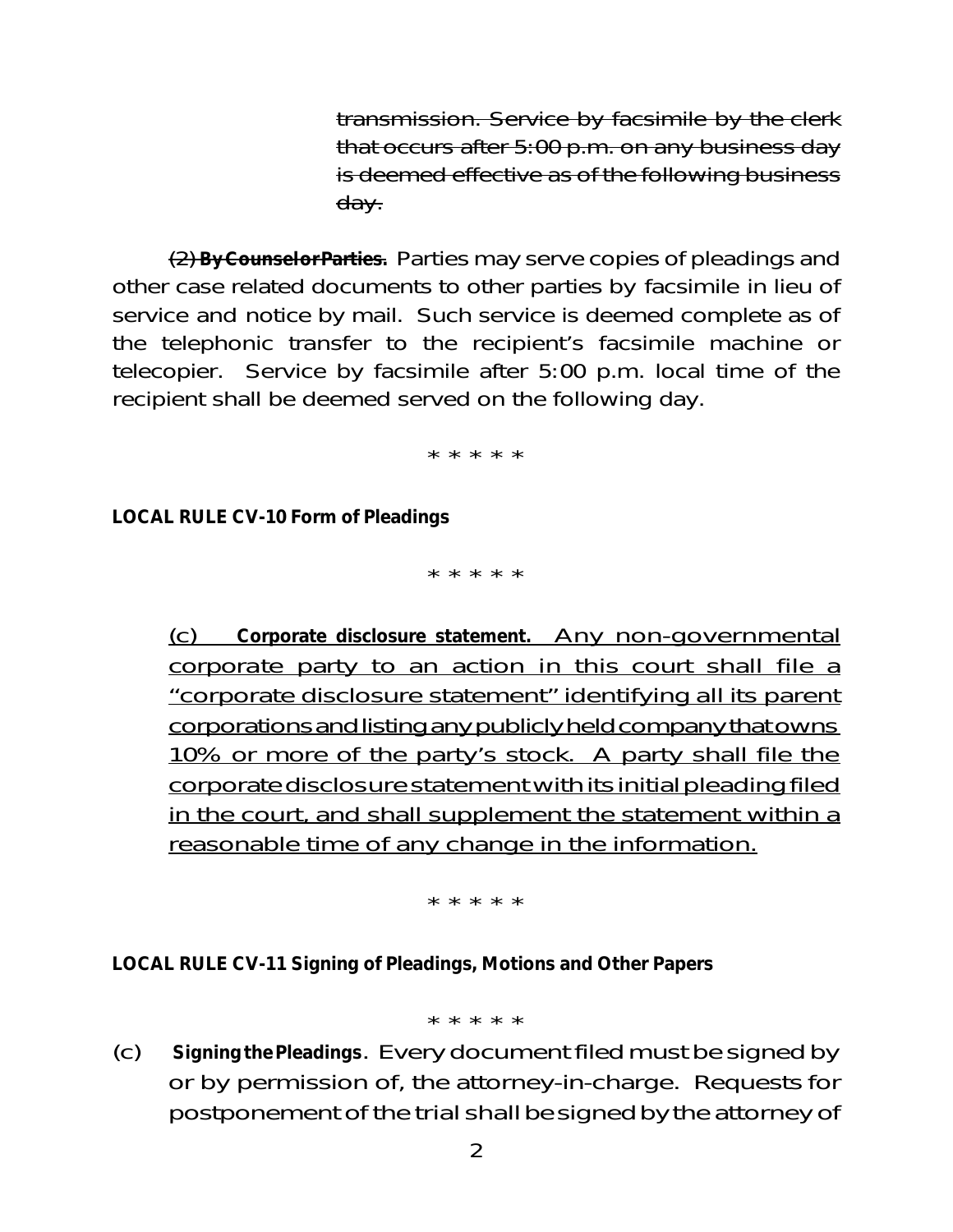record and the party making the request.

- (1) *RequiredInformation*. Under the signature shall appear the
	- (A) attorney's individual name;
	- (B) designation "attorney-in-charge";
	- (C) state bar number;
	- (D) office address including zip code; and
	- $(E)$  telephone number with area code; and.
	- (F) telephone number with area code of facsimile machine, if available (see Local Rule CV-77).

\* \* \* \* \*

## **LOCAL RULE CV-77 District Courts and Clerks**

**Notice of Orders and Judgments.** The clerk may serve and give notice of judicial orders and judgments by facsimile, in lieu of service and notice by mail, to any person who has provided a facsimile machine phone number with his/her pleadings as specified in Local Rule CV-11(c)(1) (F). By providing the court with a facsimile number, the party submitting the pleadings is deemed to have consented to receive service and notice of judicial orders and judgments from the clerk by facsimile. Persons who wish to be excluded from receiving judicial notices by facsimile may do so by sending a written notice to the clerk.

(A) Notice of judicial orders and judgments is complete when the clerk obtains electronic confirmation of the receipt of the transmission. Notice by facsimile by the clerk that occurs after 5:00 p.m. on any business day is deemed effective as of the following business day.

\* \* \* \* \*